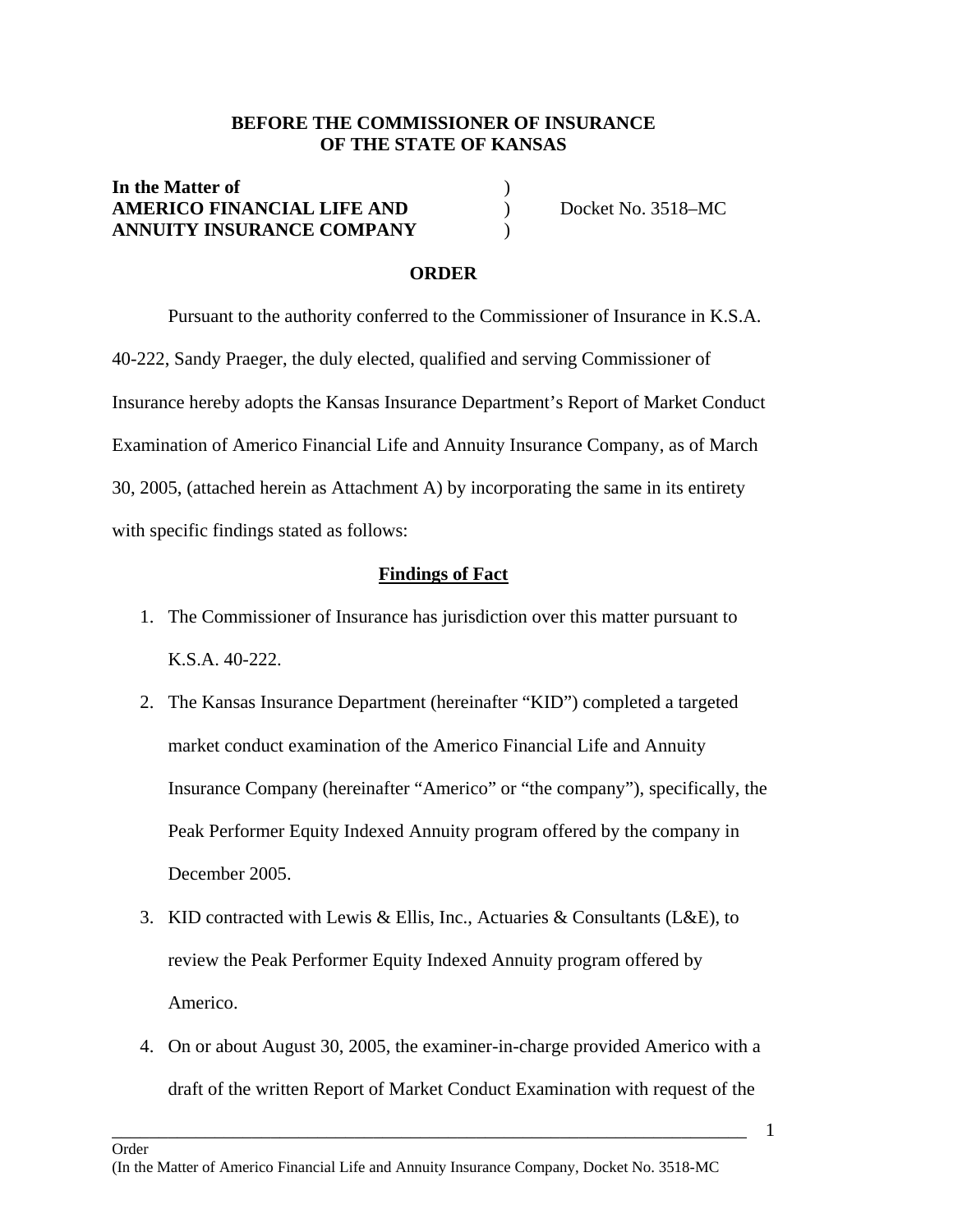company's response by October 7, 2005, in written comments, additions, or acceptance as to any and all matters contained in the draft report. This deadline was extended by KID to October 17, 2005

- 5. Americo timely responded with written suggestions for revision of the draft report on October 14, 2005.
- 6. KID promptly modified the draft report in accordance with Americo's suggestions and remitted the same to the Company for its acceptance.
- 7. On December 21, 2005, Americo accepted the Report of Market Conduct Examination as revised. (*See* Attachment B).
- 8. The Kansas Commissioner of Insurance has since fully reviewed said Kansas report which is attached herein as Attachment A.
- 9. Correct index values are being used in the Peak Performer Equity Indexed Annuity program for determination of the policy values.
- 10. Errors in reported account values existed for all policies where complaints had previously been filed, but such errors were unintentional and were corrected by Americo as soon as the errors were found. L&E found that Americo developed thorough procedures to ensure correct index values months in advance of the targeted market examination. All current account values for all such policies are now correctly stated.
- 11. The terminated policies reviewed, received the correct termination value.
- 12. Errors in account values previously reported were due primarily to incorrect index values used in the account value calculation. These unintentional errors were corrected as soon as they were found, months in advance of the targeted

\_\_\_\_\_\_\_\_\_\_\_\_\_\_\_\_\_\_\_\_\_\_\_\_\_\_\_\_\_\_\_\_\_\_\_\_\_\_\_\_\_\_\_\_\_\_\_\_\_\_\_\_\_\_\_\_\_\_\_\_\_\_\_\_\_\_\_\_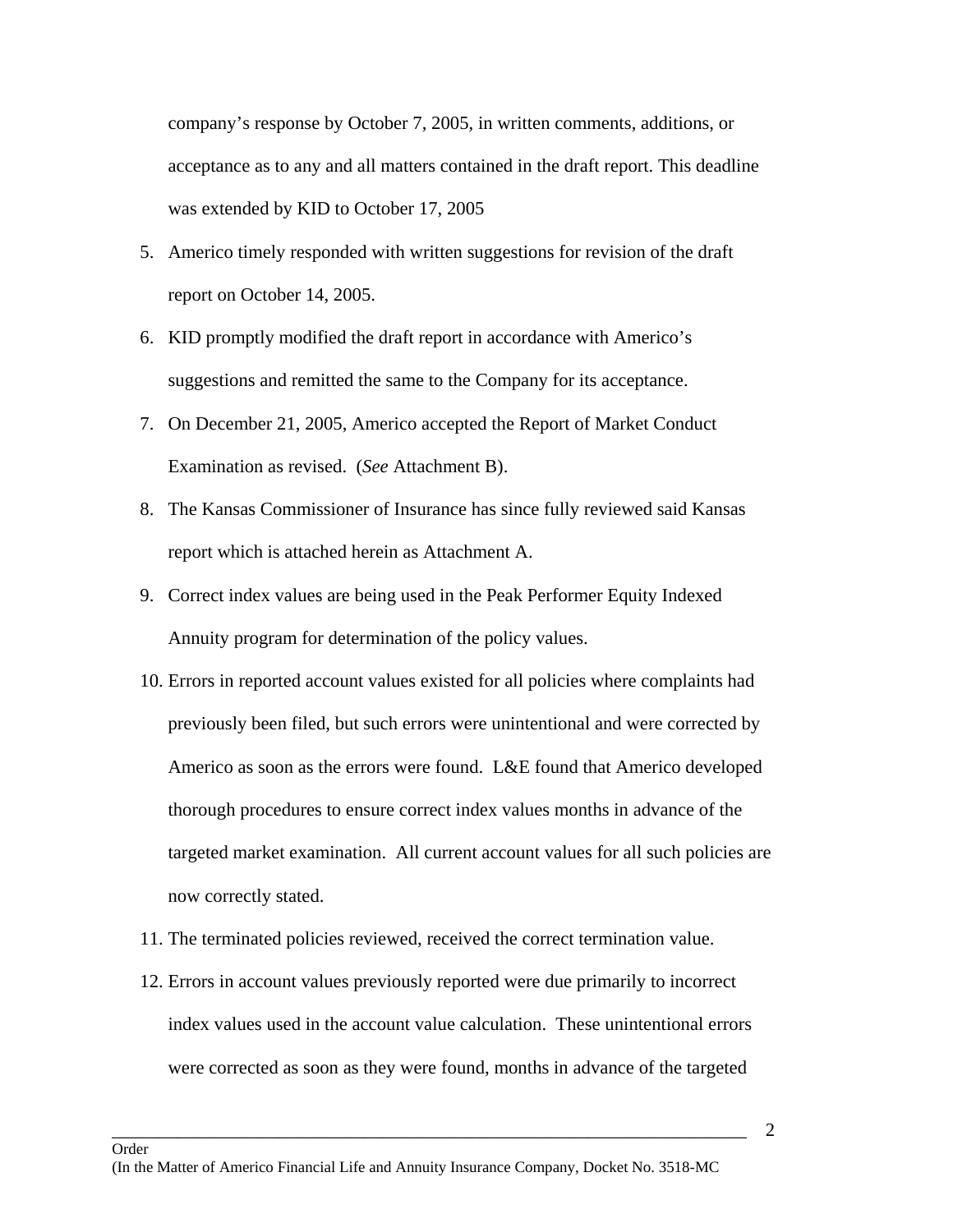market conduct examination. All policies checked now use the correct index values.

13. L&E determined that all valuation systems are working properly, the current

data is correct, and changes have been made to resolve any past problems. L&E

concluded that it did not have any recommendations for improvements to

administration or systems used by Americo.

# **Applicable Law**

14. K.S.A. 40-2404 states, in pertinent part:

The following are hereby defined as unfair methods of competition and unfair or deceptive acts or practices in the business of insurance: . . .

(1) *Misrepresentations and false advertising of insurance policies.* Making, issuing, circulating or causing to be made, issued or circulated, any estimate, illustration, circular, statement, sales presentation, omission or comparison which:

(a) Misrepresents the benefits, advantages, conditions or terms of any insurance policy;

. . . K.S.A. 40-2404(1)(a).

# **Conclusion**

Based upon the Findings of Fact and Applicable Law enumerated in paragraphs

#1 through #14 above,

. . .

# **IT IS, THEREFORE, ORDERED BY THE COMMISSIONER OF INSURANCE:**

a. The Kansas Insurance Department's Report of Market Conduct

Examination of Americo Financial Life and Annuity Insurance

Company, as of March 30, 2005, is herein adopted in its entirety.

\_\_\_\_\_\_\_\_\_\_\_\_\_\_\_\_\_\_\_\_\_\_\_\_\_\_\_\_\_\_\_\_\_\_\_\_\_\_\_\_\_\_\_\_\_\_\_\_\_\_\_\_\_\_\_\_\_\_\_\_\_\_\_\_\_\_\_\_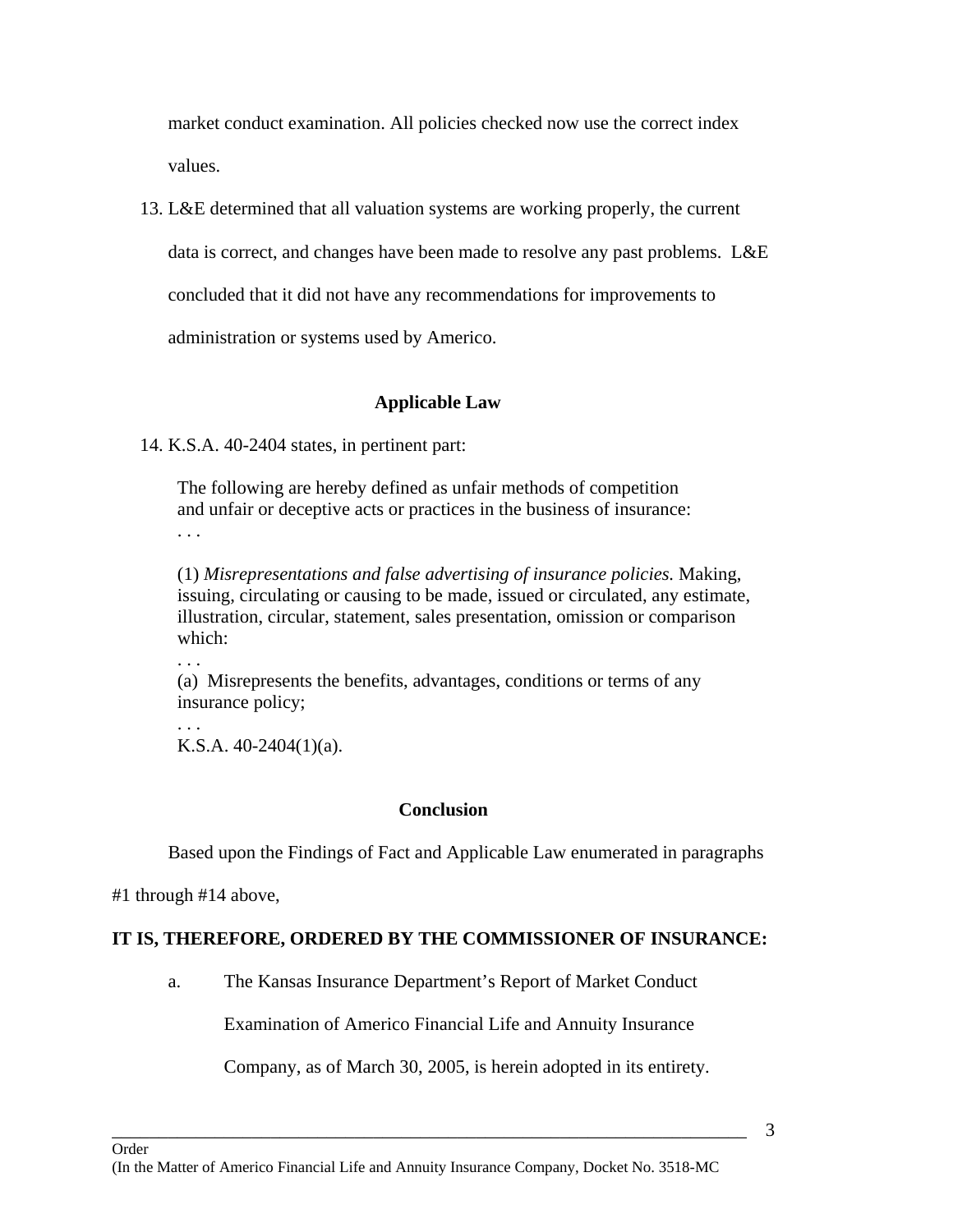- b. The utilization of erroneous index values by Americo in determining the accounts values of its Peak Performer Equity Indexed Annuity program may constitute a violation of K.S.A. 40-2404(1)(a). Americo denies that there has been such a violation.
- c. The remedial measures taken by Americo after the discovery of the said errors minimized the potential negative impacts on its policyholders.
- d. All unintentional errors involving erroneous index values have now been corrected.
- e. All terminated policies affected by the said errors received the correct termination value.
- f. Taking into consideration of the company's willingness and cooperation in correcting the above-stated errors, Americo is herein directed to institute necessary and proper procedures assuring that the similar errors in account valuations pertaining to its Peak Performer Equity Indexed Annuity program will never recur.
- g. Americo shall be responsible for all expenses, in the total sum of Twenty-Nine Thousand Seven Hundred Sixty Dollars, (\$29,760) incurred by KID in hiring Lewis & Ellis, Inc., to conduct technical and professional actuary services in the Americo market conduct examination. Americo has complied with this requirement as to the date of this Order.

\_\_\_\_\_\_\_\_\_\_\_\_\_\_\_\_\_\_\_\_\_\_\_\_\_\_\_\_\_\_\_\_\_\_\_\_\_\_\_\_\_\_\_\_\_\_\_\_\_\_\_\_\_\_\_\_\_\_\_\_\_\_\_\_\_\_\_\_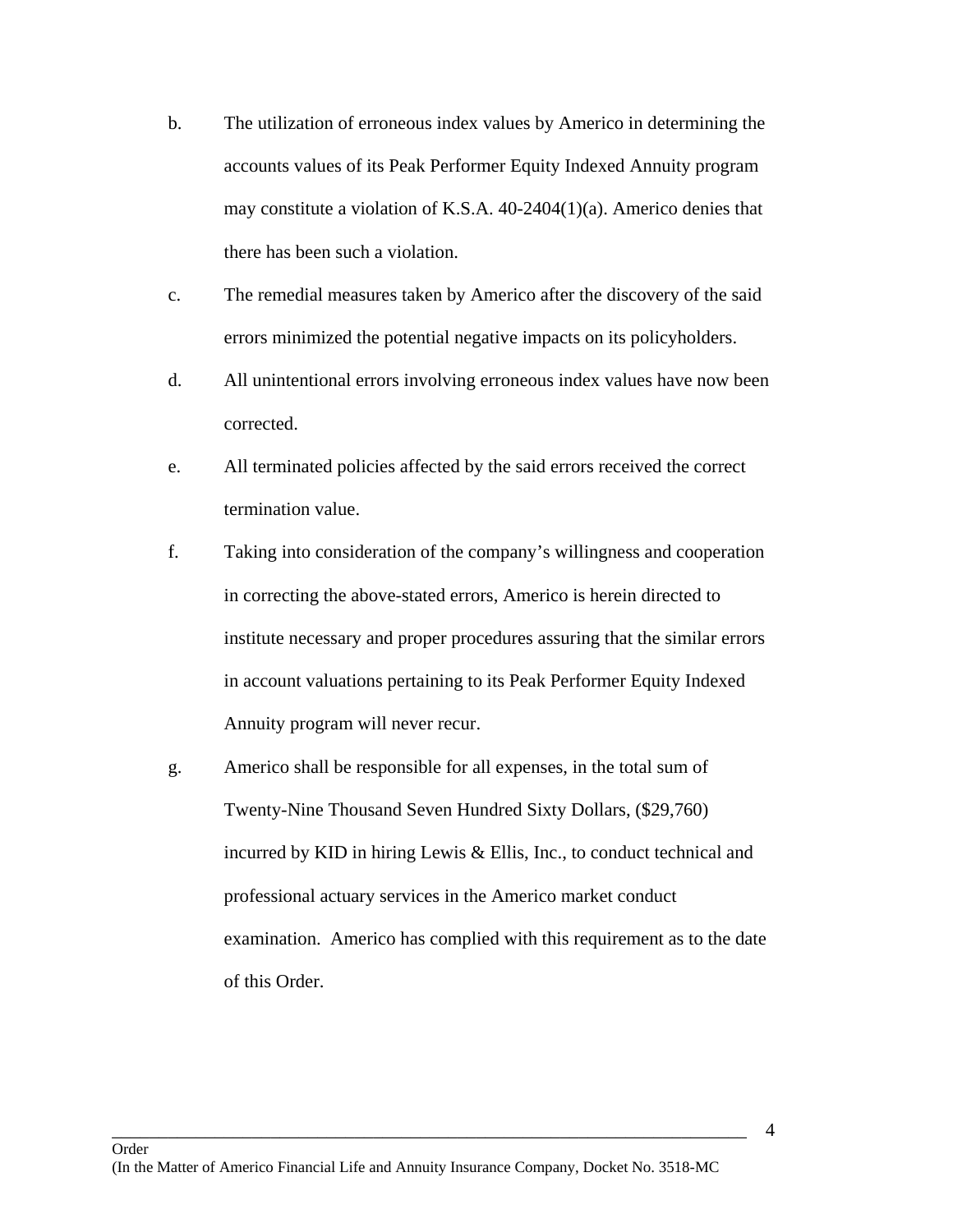# **IT IS SO ORDERED THIS \_16th\_ DAY OF \_\_FEBRUARY\_\_ 2006, IN THE CITY OF TOPEKA, COUNTY OF SHAWNEE, STATE OF KANSAS.**



 $\angle$ s/ Sandy Praeger $\angle$ Sandy Praeger Commissioner of Insurance

 $\angle$ s/ John W. Campbell $\angle$ John W. Campbell General Counsel

## **CERTIFICATE OF SERVICE**

 The undersigned hereby certifies that he served the above and foregoing Order on this \_16th\_ day of \_February\_, 2006, by causing the same to be deposited in the United States Mail, registered mail with return-receipt requested postage prepaid, addressed to the following:

 Jeanie A. Botkin Attorney at Law Polsinelli, Shalton, Welte & Suelthaus 700 W  $47<sup>th</sup>$  Street Kansas City, MO 64112-1802 Counsel of Americo Financial Life and Annuity Insurance Company

> $\angle$ s/ Hsingkan Chiang Hsingkan Chiang, Staff Attorney

\_\_\_\_\_\_\_\_\_\_\_\_\_\_\_\_\_\_\_\_\_\_\_\_\_\_\_\_\_\_\_\_\_\_\_\_\_\_\_\_\_\_\_\_\_\_\_\_\_\_\_\_\_\_\_\_\_\_\_\_\_\_\_\_\_\_\_\_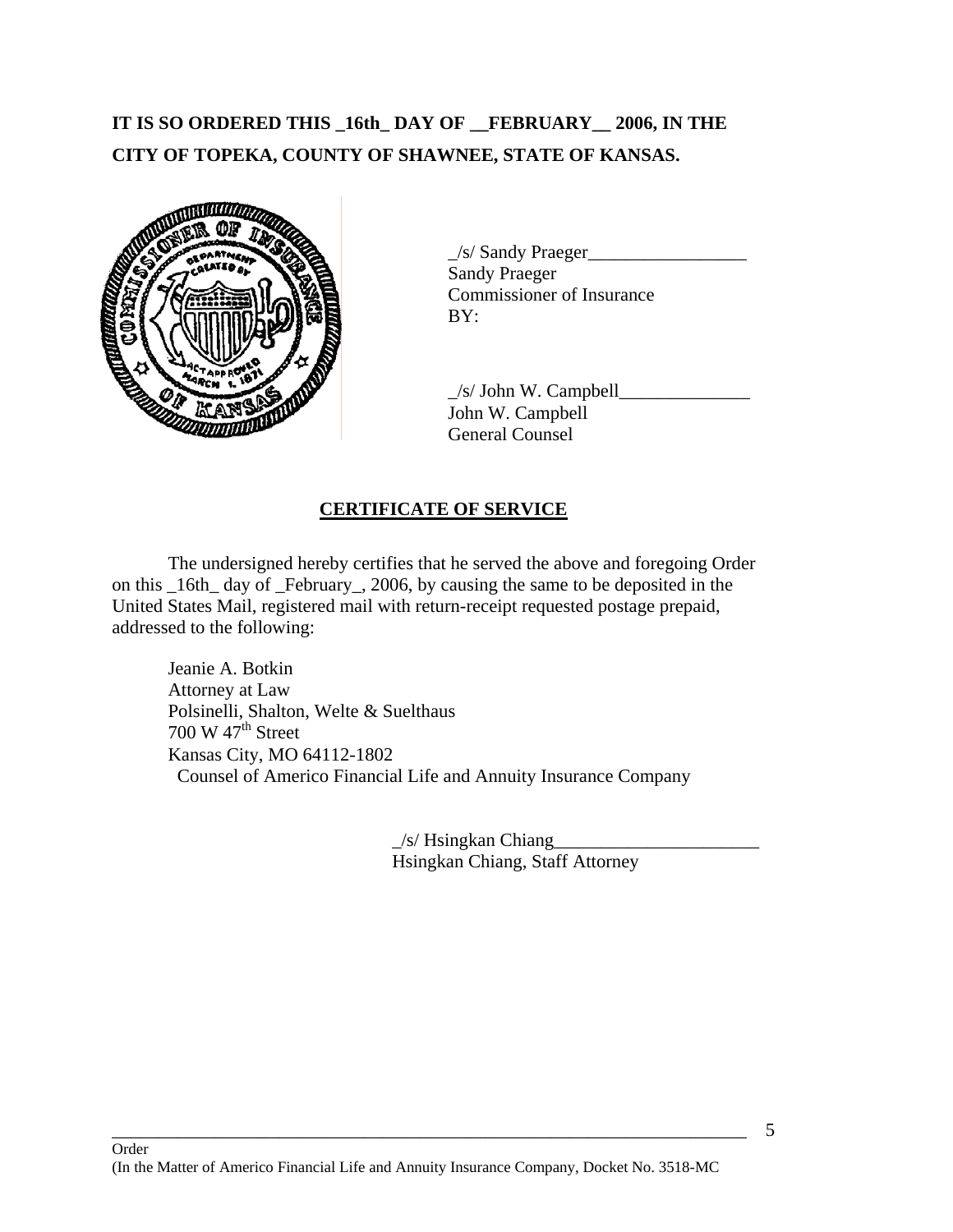#### **NOTICE OF RIGHTS**

 Americo Financial Life and Annuity Insurance Company. ("Americo") is entitled to a hearing pursuant to K.S.A. §77-537, the Kansas Administrative Procedure Act. If Americo desires a hearing, the company must file a written request for a hearing with:

> John W. Campbell, General Counsel Kansas Insurance Department 420 S.W.  $9^{th}$  Street Topeka, Kansas 66612

 This request must be filed within fifteen (15) days from the date of service of this Order. If Americo requests a hearing, the Kansas Insurance Department will notify the company of the time and place of the hearing and information on the procedures, right of representation, and other rights of parties relating to the conduct of the hearing, before commencement of same.

 If a hearing is not requested in the time and manner stated above, this Order shall become effective as a Final Order upon the expiration of time for requesting a hearing, pursuant to K.S.A. §77-613. In the event that Americo files a petition for judicial review, pursuant to K.S.A. §77-613(e), the agency officer to be served on behalf of the Kansas Insurance Department is:

> John W. Campbell, General Counsel Kansas Insurance Department 420 S.W.  $9^{th}$  Street Topeka, Kansas 66612

\_\_\_\_\_\_\_\_\_\_\_\_\_\_\_\_\_\_\_\_\_\_\_\_\_\_\_\_\_\_\_\_\_\_\_\_\_\_\_\_\_\_\_\_\_\_\_\_\_\_\_\_\_\_\_\_\_\_\_\_\_\_\_\_\_\_\_\_